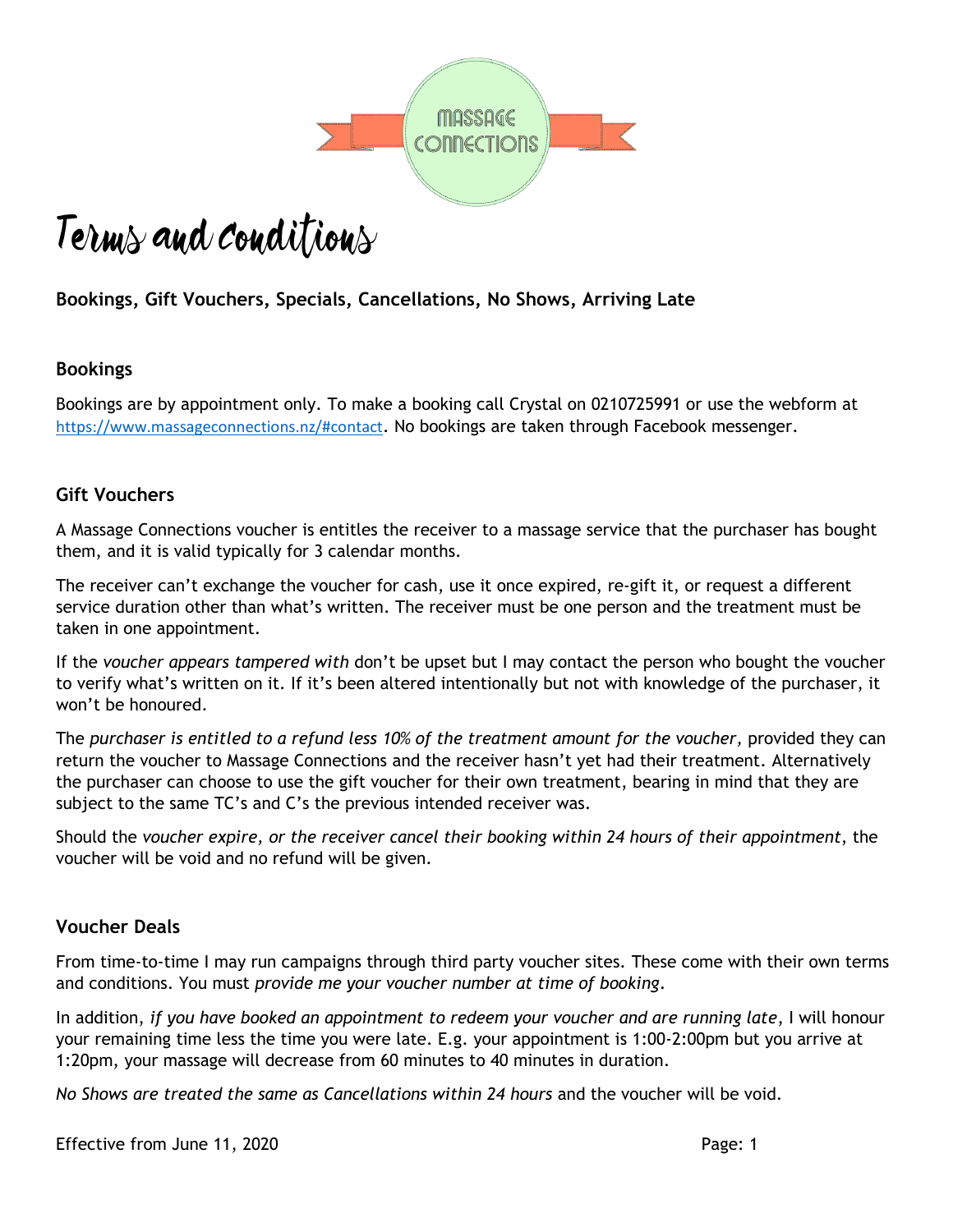

# **Specials**

I offer *periodic specials on Facebook and Google*, you can find these using @massageconnectionsnz. A limited number of spaces usually applies.

Specials can't be exchanged for cash, must be taken by one person, and the treatment must be done in one appointment.

# **Arriving Late**

*Notices of coming late for your booking start time are accepted by text or call.*

If you know ahead of time that you will be running late for your appointment please text then to avoid No Show charges.

*Late arrivals by 5-10 minutes of your booking start time* can usually be accommodated by extending the finish time of your booking. However we may, depending on the day's bookings, need to shorten your booking time and you will be charged for the lesser time.

*Arriving more than 10 minutes late of your booking start time* is treated the same as a No Show and we'll follow our process of Cancellations within 24 hours/No Shows.

# **Cancellations and No Shows**

*Cancellations by text, call or email are accepted.*

*Cancellations made prior to 24 hours of your booking start time* are accepted and we will do our best to rebook you.

A lot of cancellations are because of common illnesses like colds for example, so if you or someone in your care seems to be starting to fall sick and it's not in your opinion bad enough to need hospital admission, we recommend you get in touch then to avoid last minute cancellation charges. Common ailments usually present gradually so are not included in genuine circumstances for last minute cancellations.

*Cancellations within 24 hours of your booking start time* are treated the same a *No Shows*.

We may ask the reason for your non-attendance as there are some genuine circumstances for last minute cancellations. When these happen please do not be offended but we may ask for proof.

If not a genuine reason in our opinion, an account for 'your' service time will be sent to you and payment will fall due within 10 banking days. Failure to pay will result in us, at our sole discretion, exercising our right to make remedy. See *Payment for Services* for full explanation.